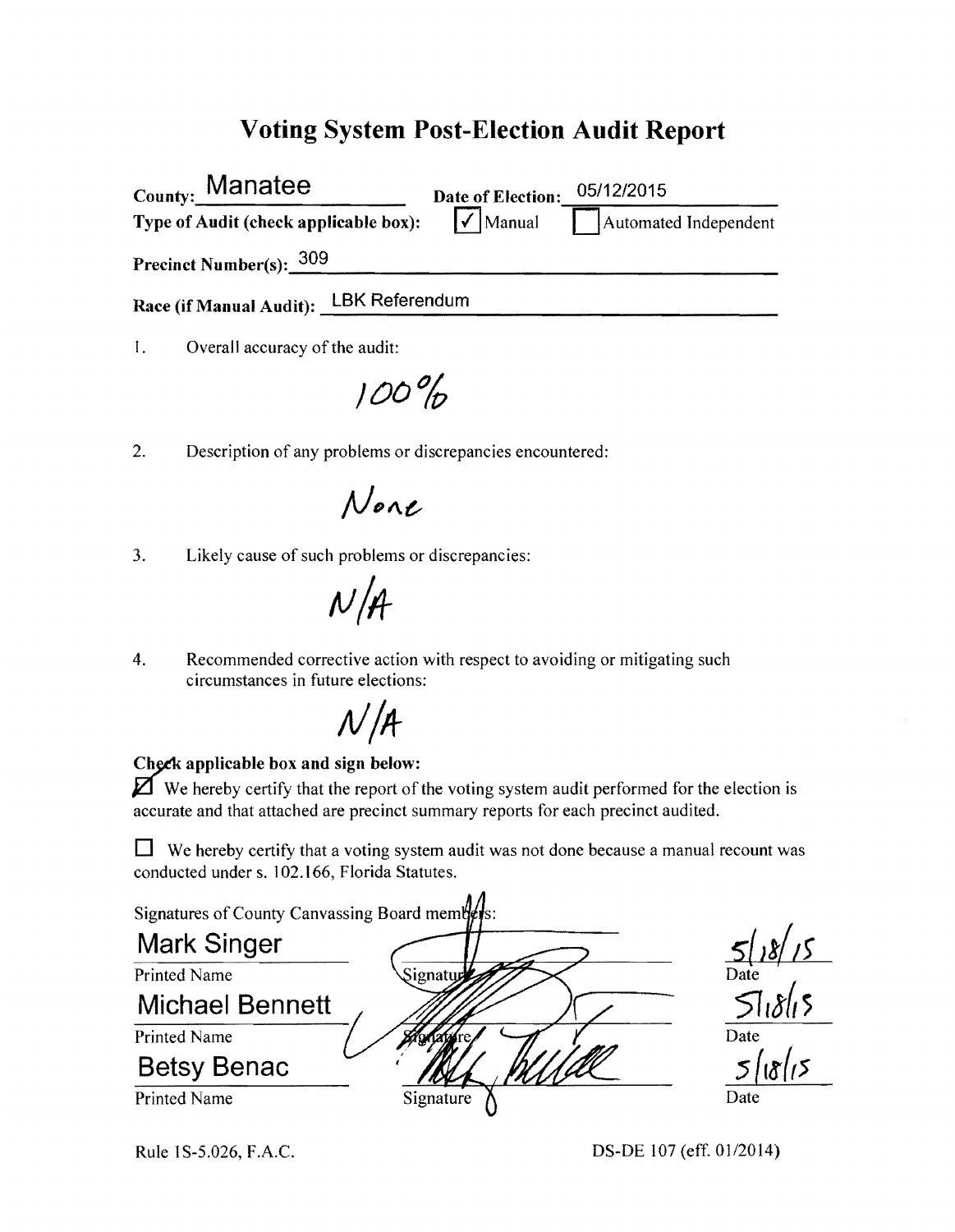## **Precinct Summary for Manual Audit**

Precinct Number: **309** Race Audited: **LBK Referendum** 

| Candidate Name or Issue Choice | Voting System<br>Total | Manual Public<br><b>Tally Total</b> | Difference $(+ or -)$ |
|--------------------------------|------------------------|-------------------------------------|-----------------------|
| FOR (YES)                      | $\frac{488}{562}$      | 488                                 | $\varphi$             |
| AGAINST (NO)                   |                        | 542                                 | $\circ$               |
|                                |                        |                                     |                       |
|                                |                        |                                     |                       |
|                                |                        |                                     |                       |
|                                |                        |                                     |                       |
|                                |                        |                                     |                       |
|                                |                        |                                     |                       |
|                                |                        |                                     |                       |
|                                |                        |                                     |                       |
|                                |                        |                                     |                       |
|                                |                        |                                     |                       |
|                                |                        |                                     |                       |
|                                |                        |                                     |                       |
|                                |                        |                                     |                       |
|                                |                        |                                     |                       |
|                                |                        |                                     |                       |
|                                |                        |                                     |                       |
|                                |                        |                                     |                       |
|                                |                        |                                     |                       |
|                                |                        |                                     |                       |

| Number of ballots overvoted:   |  |
|--------------------------------|--|
| Number of ballots undervoted:  |  |
| Number of indeterminate votes: |  |

(Attach a separate Precinct Summary for each precinct audited.)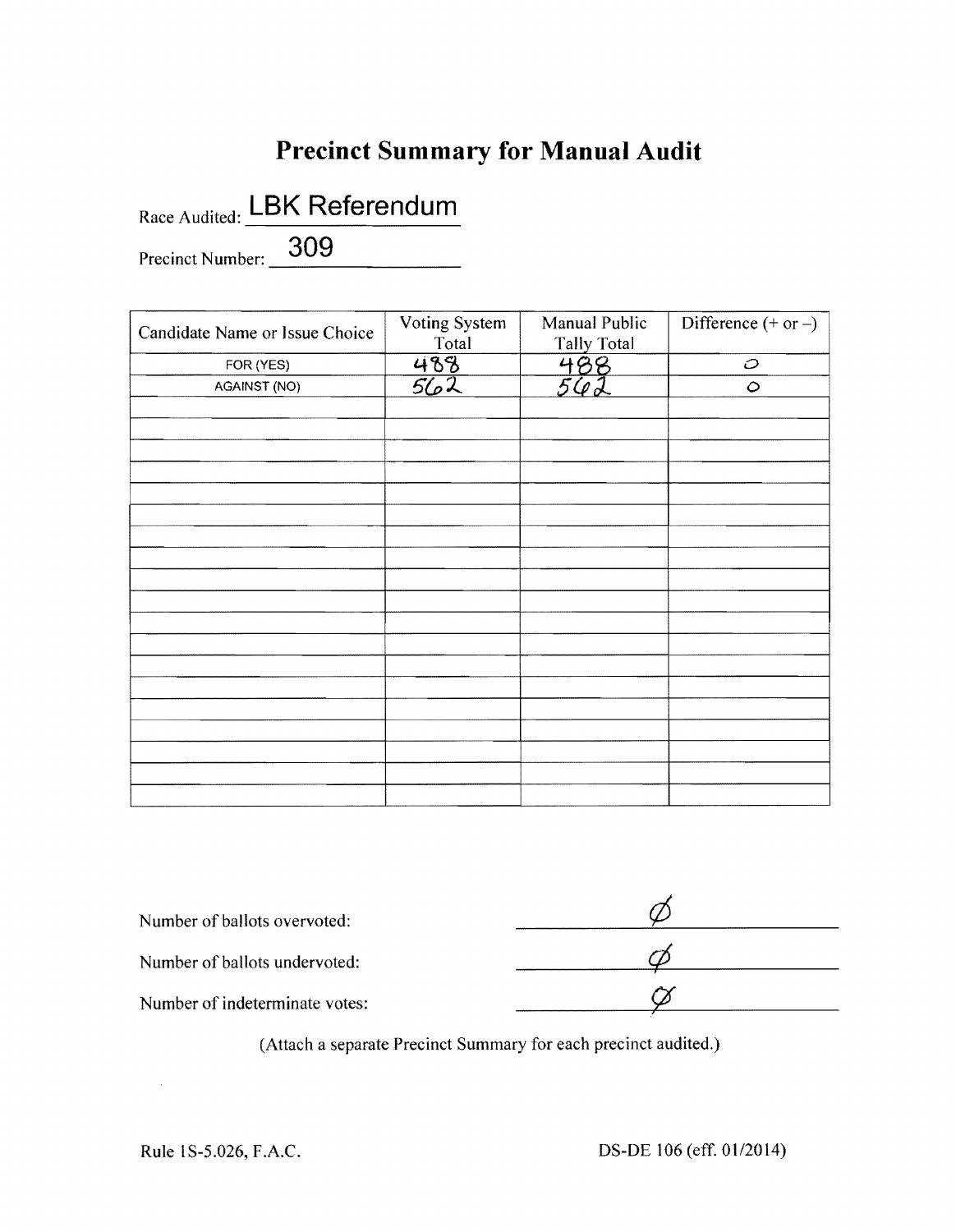|                                                                | <b>Manual Audit Team Worksheet</b><br>for Marksense Ballots                                                                                     |
|----------------------------------------------------------------|-------------------------------------------------------------------------------------------------------------------------------------------------|
| <sub>County:</sub> Manatee                                     | Summary                                                                                                                                         |
| Date of Election: 05/12/2015<br>309<br><b>Precinct Number:</b> | $\mathbb{R}^*$ Check box if provisional ballots are included in Early Voting and Election Day<br>ballots, instead of being reported separately. |
| <b>LBK Referendum</b><br>Race:                                 | Check box if race permitted more than 1 vote.)<br>Indicate here the "Vote for no more than" number:                                             |

|                              | <b>Manual Audit Tally</b> |                          |               |                      |               |
|------------------------------|---------------------------|--------------------------|---------------|----------------------|---------------|
| <b>Candidate or Issue</b>    | <b>Early Voting (EV)</b>  | <b>Election Day (ED)</b> | Absentee (AB) | Provisional $(PV)^*$ | <b>Totals</b> |
| FOR (YES)                    |                           |                          | 488           |                      | 488           |
| <b>AGAINST (NO)</b>          |                           |                          | 562           |                      | 562           |
|                              |                           |                          |               |                      |               |
|                              |                           |                          |               |                      |               |
|                              |                           |                          |               |                      |               |
|                              |                           |                          |               |                      |               |
|                              |                           |                          |               |                      |               |
| <b>Write-in Candidates</b>   |                           |                          |               |                      |               |
| Overvotes                    |                           |                          |               |                      |               |
| <b>Undervotes</b>            |                           |                          |               |                      |               |
| ( <i>i.e.</i> , blank votes) |                           |                          |               |                      |               |
| Indeterminate Votes          |                           |                          |               |                      | tX            |

| <b>Audit Team Members:</b> |  |
|----------------------------|--|
|----------------------------|--|

Printed Name Date Signature Date Date

Printed Name Date<br>
Rule 1S-5.026, F.A.C.<br>
DS-D

DS-DE 105B (eff. 01/2014)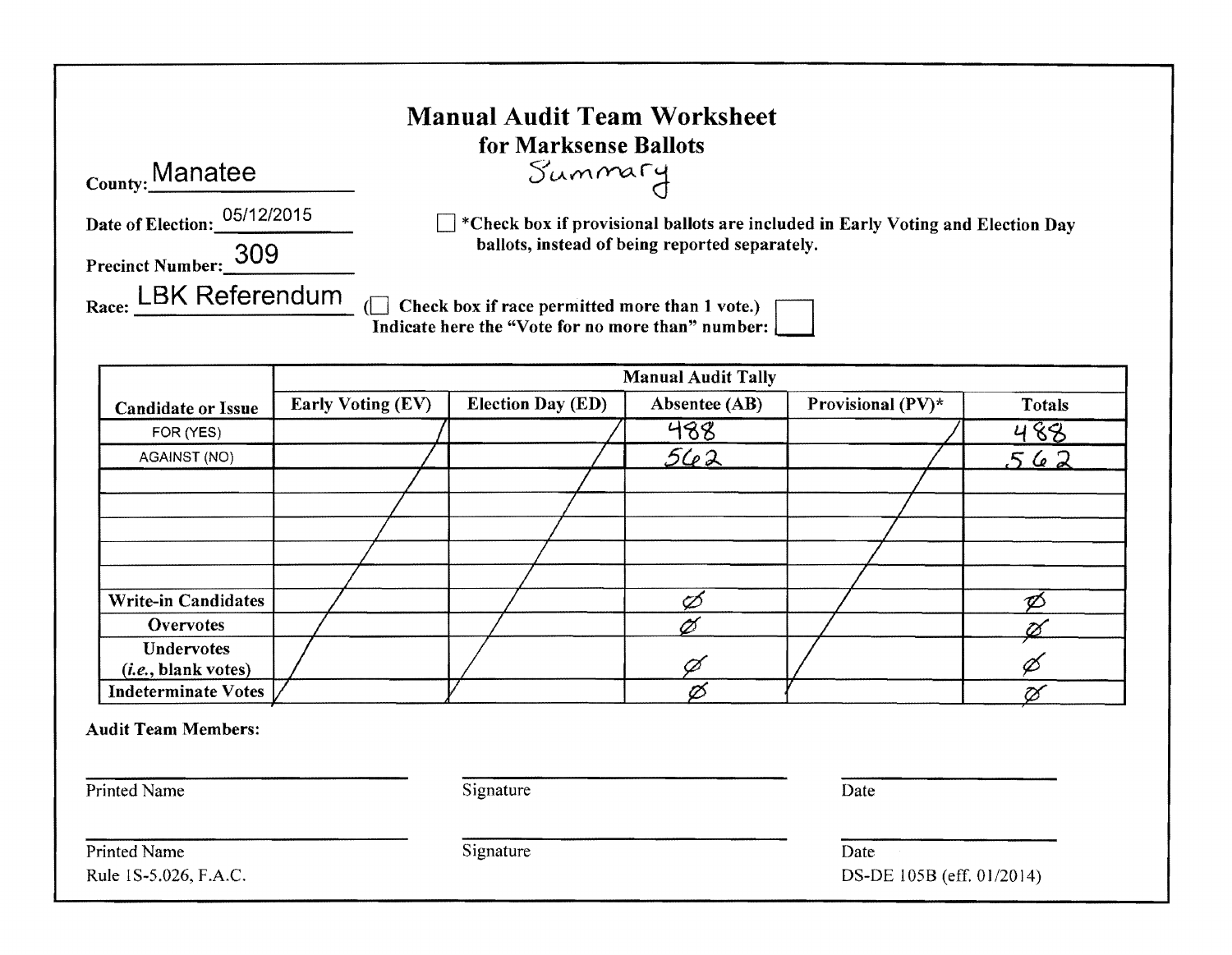|                                 | <b>Manual Audit Team Worksheet</b><br>for Marksense Ballots                                         |
|---------------------------------|-----------------------------------------------------------------------------------------------------|
| Manatee <sub>.</sub><br>County: |                                                                                                     |
| Date of Election: 05/12/2015    | *Check box if provisional ballots are included in Early Voting and Election Day                     |
| 309<br><b>Precinct Number:</b>  | ballots, instead of being reported separately.                                                      |
| <b>LBK Referendum</b><br>Race:  | Check box if race permitted more than 1 vote.)<br>Indicate here the "Vote for no more than" number: |

|                                                   | <b>Manual Audit Tally</b> |                          |                                         |                   |                |
|---------------------------------------------------|---------------------------|--------------------------|-----------------------------------------|-------------------|----------------|
| <b>Candidate or Issue</b>                         | Early Voting (EV)         | <b>Election Day (ED)</b> | Absentee (AB)                           | Provisional (PV)* | <b>Totals</b>  |
| FOR (YES)                                         |                           |                          | $\mathbb{Q}^2 \times \mathbb{R}^2$      |                   | ्र पायर        |
| AGAINST (NO)                                      |                           |                          | 12.<br><b>San Line</b>                  |                   | $\mathbb{R}^2$ |
|                                                   |                           |                          |                                         |                   |                |
|                                                   |                           |                          |                                         |                   |                |
|                                                   |                           |                          |                                         |                   |                |
|                                                   |                           |                          |                                         |                   |                |
|                                                   |                           |                          |                                         |                   |                |
| <b>Write-in Candidates</b>                        |                           |                          |                                         |                   |                |
| <b>Overvotes</b>                                  |                           |                          | $\mathcal{L}^{(1)}_{\mathcal{L}^{(2)}}$ |                   |                |
| <b>Undervotes</b><br>( <i>i.e.</i> , blank votes) |                           |                          | $\Delta \sim 10^4$<br>SK.               |                   | $\sim$ $\sim$  |
| <b>Indeterminate Votes</b>                        |                           |                          |                                         |                   | in 2           |

Audit Team Members:

 $/$  , and the system of  $\mathcal{L}$  , and  $\mathcal{L}$ 

, the set of the set of the set of the set of the set of the set of the set of the set of the set of the set of the set of the set of the set of the set of the set of the set of the set of the set of the set of the set of

Printed Name Signature

Printed Name Date Date Communication of the Signature Date Date

Date Rule 1S-5.026, F.A.C. DS-DE 1058 (eff. 01/2014)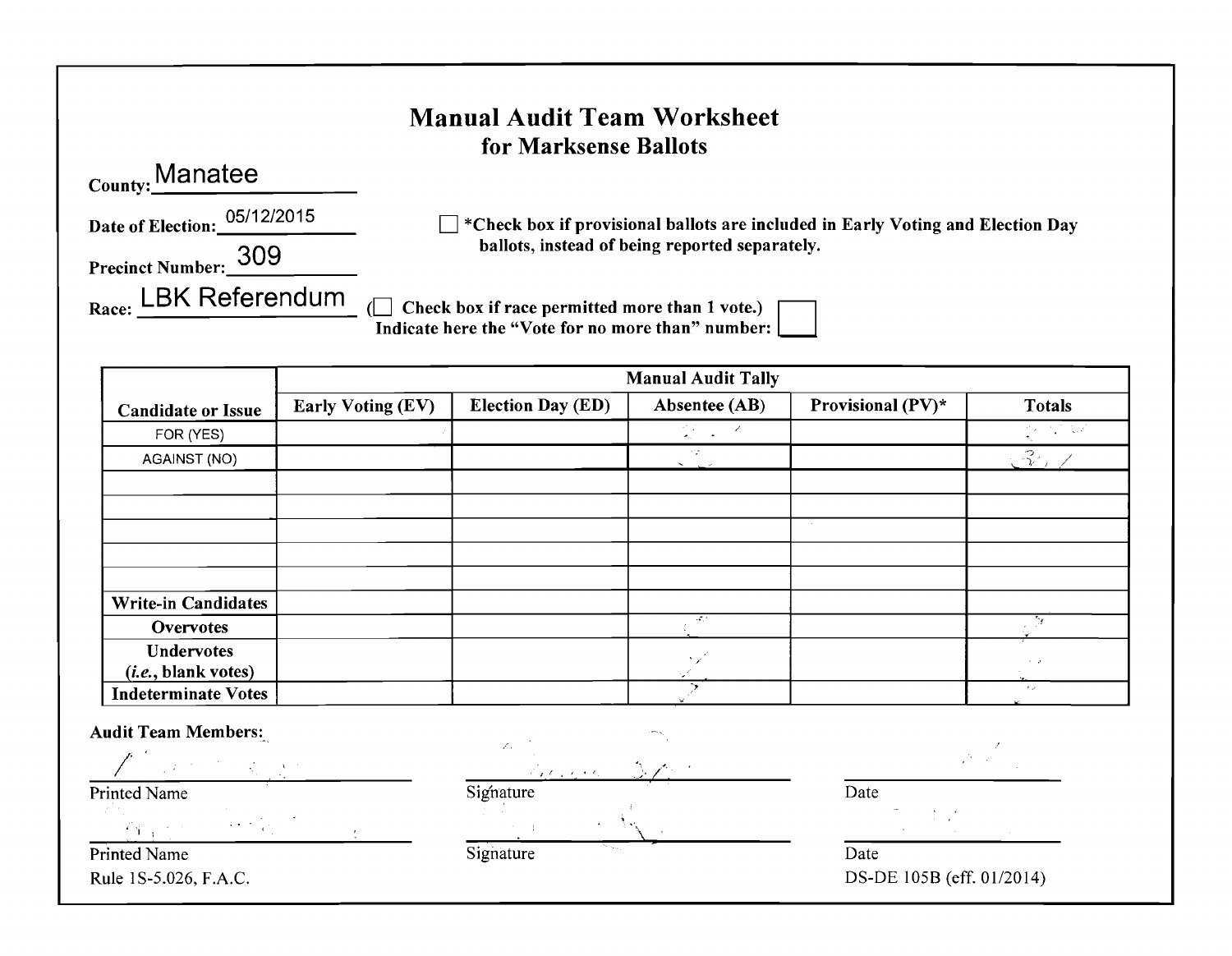|                                 | <b>Manual Audit Team Worksheet</b><br>for Marksense Ballots                                         |
|---------------------------------|-----------------------------------------------------------------------------------------------------|
| County: Manatee                 |                                                                                                     |
| 05/12/2015<br>Date of Election: | *Check box if provisional ballots are included in Early Voting and Election Day                     |
| 309<br><b>Precinct Number:</b>  | ballots, instead of being reported separately.                                                      |
| LBK Referendum<br>Race:         | Check box if race permitted more than 1 vote.)<br>Indicate here the "Vote for no more than" number: |

|                            | <b>Manual Audit Tally</b> |                          |                |                   |               |
|----------------------------|---------------------------|--------------------------|----------------|-------------------|---------------|
| <b>Candidate or Issue</b>  | Early Voting (EV)         | <b>Election Day (ED)</b> | Absentee (AB)  | Provisional (PV)* | <b>Totals</b> |
| FOR (YES)                  |                           |                          | 737            |                   | 2.3           |
| AGAINST (NO)               |                           |                          | 261            |                   | $\lambda$ (   |
|                            |                           |                          |                |                   |               |
|                            |                           |                          |                |                   |               |
|                            |                           |                          |                |                   |               |
|                            |                           |                          |                |                   |               |
|                            |                           |                          |                |                   |               |
| <b>Write-in Candidates</b> |                           |                          | <b>Section</b> |                   | re 1          |
| <b>Overvotes</b>           |                           |                          | المستجد بريد   |                   |               |
| <b>Undervotes</b>          |                           |                          |                |                   |               |
| (i.e., blank votes)        |                           |                          |                |                   |               |
| <b>Indeterminate Votes</b> |                           |                          |                |                   | ستشير         |

Printed Name

Audit Team Members: ,7, , /. '~7k <sup>f</sup> /')\$ L *hi* i '"?"fltt  $\frac{P}{\text{Printed Name}}$  Signature.  $\frac{\int \sqrt{2\pi c \cdot r}}{\int \frac{1}{2\pi c \cdot r}} \frac{1}{\int \frac{1}{c} \cdot \int \frac{1}{c} \cdot \frac{1}{c} \cdot \int \frac{1}{c} \cdot \int \frac{1}{c} \cdot \int \frac{1}{c} \cdot \int \frac{1}{c} \cdot \int \frac{1}{c} \cdot \int \frac{1}{c} \cdot \int \frac{1}{c} \cdot \int \frac{1}{c} \cdot \int \frac{1}{c} \cdot \int \frac{1}{c} \cdot \int \frac{1}{c} \cdot \int \frac{1}{c} \cdot \int \frac{1}{c} \cdot \int \frac{1}{c} \cdot$ 

Rule 1 S-5.026, F.A.C. DS-DE 105B (eff. 01/2014)